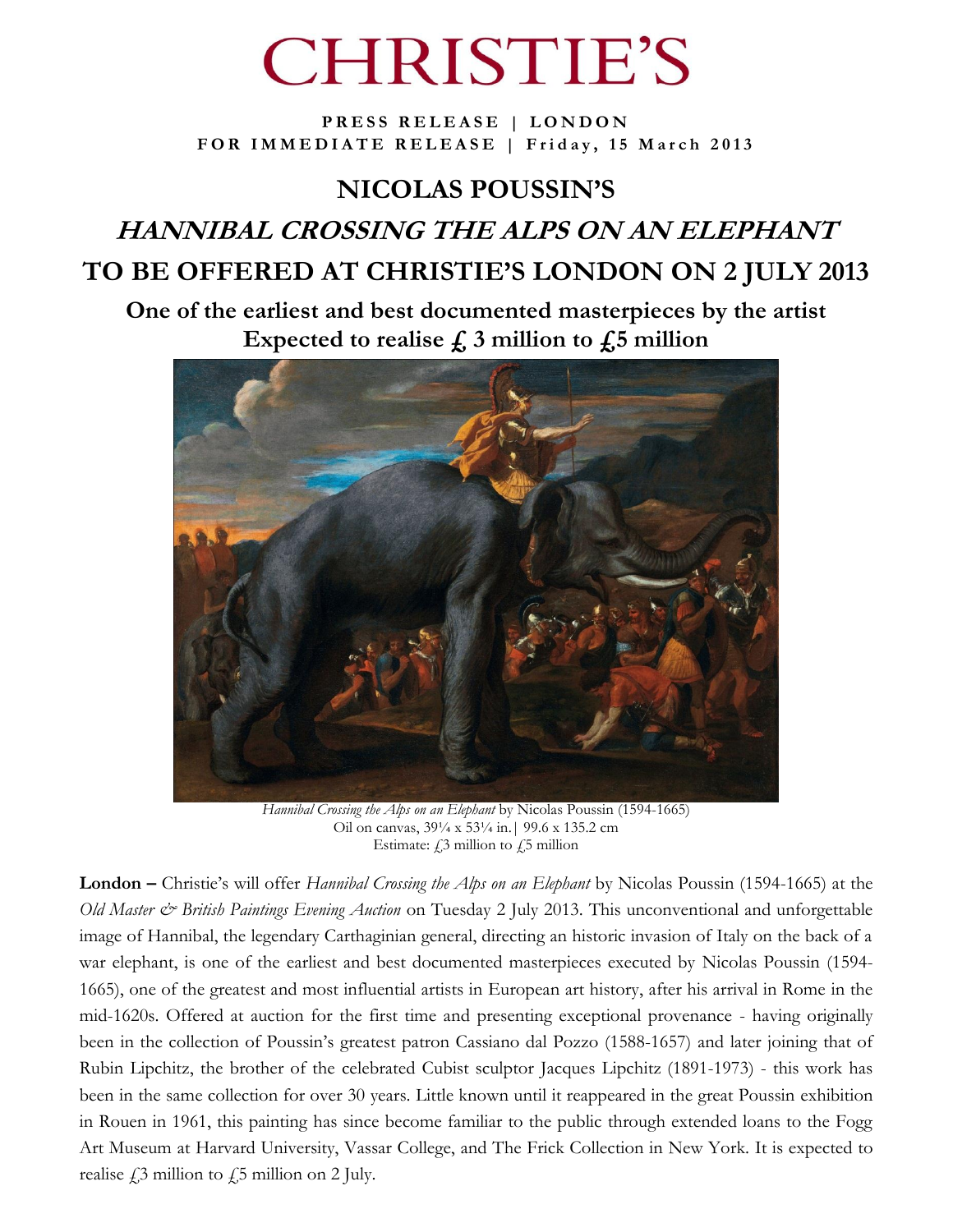### **Georgina Wilsenach, Head of Old Master & British Paintings at Christie's London:** *"The powerful allure of this early work by Poussin is evidenced in the painting's impressive provenance – from the artist's greatest patron, Cassiano dal Pozzo, to the brother of the Cubist master Jacques Lipchitz , Rubin. Today's collectors and institutions will, in turn, appreciate this rare opportunity to acquire a work of this quality and calibre which has been on loan, in recent years, to the Fogg Museum at Harvard University, Vassar College and The Frick Collection."*

A rarely illustrated episode of Ancient Roman history famously recounted by Livy, it depicts the brilliant military strategist and hero of the Second Punic War astride the great African beast, leading the massing troops --several of them similarly mounted on elephants-- on the long journey from Iberia, over the Pyrenees and the Alps, into northern Italy. With a force consisting of 38,000 infantry, 8000 cavalry and 37 elephants, Hannibal's army was the greatest fighting force ever assembled, and the 218 BC alpine invasion – crossing within sight of the Matterhorn – would forever transform the Mediterranean world.

Although not commissioned, the painting was acquired immediately after its execution by the man who would become Poussin"s most loyal and enlightened patron, Cassiano dal Pozzo (1588-1657), a scholar and intellectual who was the father of modern archaeology, and served as secretary to Cardinal Francesco Barberini. Artist and patron had met soon after the 30-year-old painter had arrived in Rome from his native France in 1624. Unfortunately for Poussin, Cardinal Barberini and Cassiano were dispatched to Paris on a papal legation some months later and did not return to Rome until 17 December 1625, during which time the artist fell seriously ill and, unable to work, found himself penniless. He lived hand-to-mouth, moving household several times and selling his pictures for whatever he could get for them. Poussin's severe financial difficulties ended quickly and definitively with the repatriation of his generous new clients: immediately upon their return from Paris, Cassiano purchased the present *Hannibal Crossing the Alps on an Elephant*, and the Cardinal commissioned the *Sack and Destruction of the Temple of Jerusalem by Titus* (Israel Museum, Jerusalem), a painting only recently rediscovered.

In an undated letter, almost certainly from December 1625, Poussin wrote to Cassiano, explaining his illness and desperate financial state, and mentioning that he had made a drawing of an elephant (from life) that he intended to send to his friend. Poussin also noted that he had used the drawing as a study for a painting that he had made of an elephant with Hannibal mounted upon it. Upon receiving the letter, Cassiano bought the painting of *Hannibal Crossing the Alps on an Elephant* from the artist for the extravagant sum of 40 *scudi*, an excessive amount that was tactfully offered by the collector to help his friend out of his plight.

Poussin knew well of Cassiano's intense interest in both antiquity and the natural sciences, and had himself contributed drawings to the collector's so-called 'Museo Cartaceo' (or 'Paper Museum'), a vast collection of drawings and prints that Cassiano acquired over many years recording a wide variety of plant and animal life - - both exotic and familiar-- famous antiquities, classical monuments and costumes of the ancient world. Undoubtedly, Poussin's gift of the elephant drawing to Cassiano was intended for the 'Museo Cartaceo' and, probably, the painting of *Hannibal Crossing the Alps on an Elephant* was made in the hope that the antiquarian would be induced into buying it.

Cassiano and his younger brother, Carlo Antonio, went on to acquire almost 50 paintings by Poussin, many of them among the artist"s greatest masterpieces, including the celebrated first series of *Seven Sacrements*. The present *Hannibal Crossing the Alps on an Elephant* bears an inscription in Latin on the reverse of the original